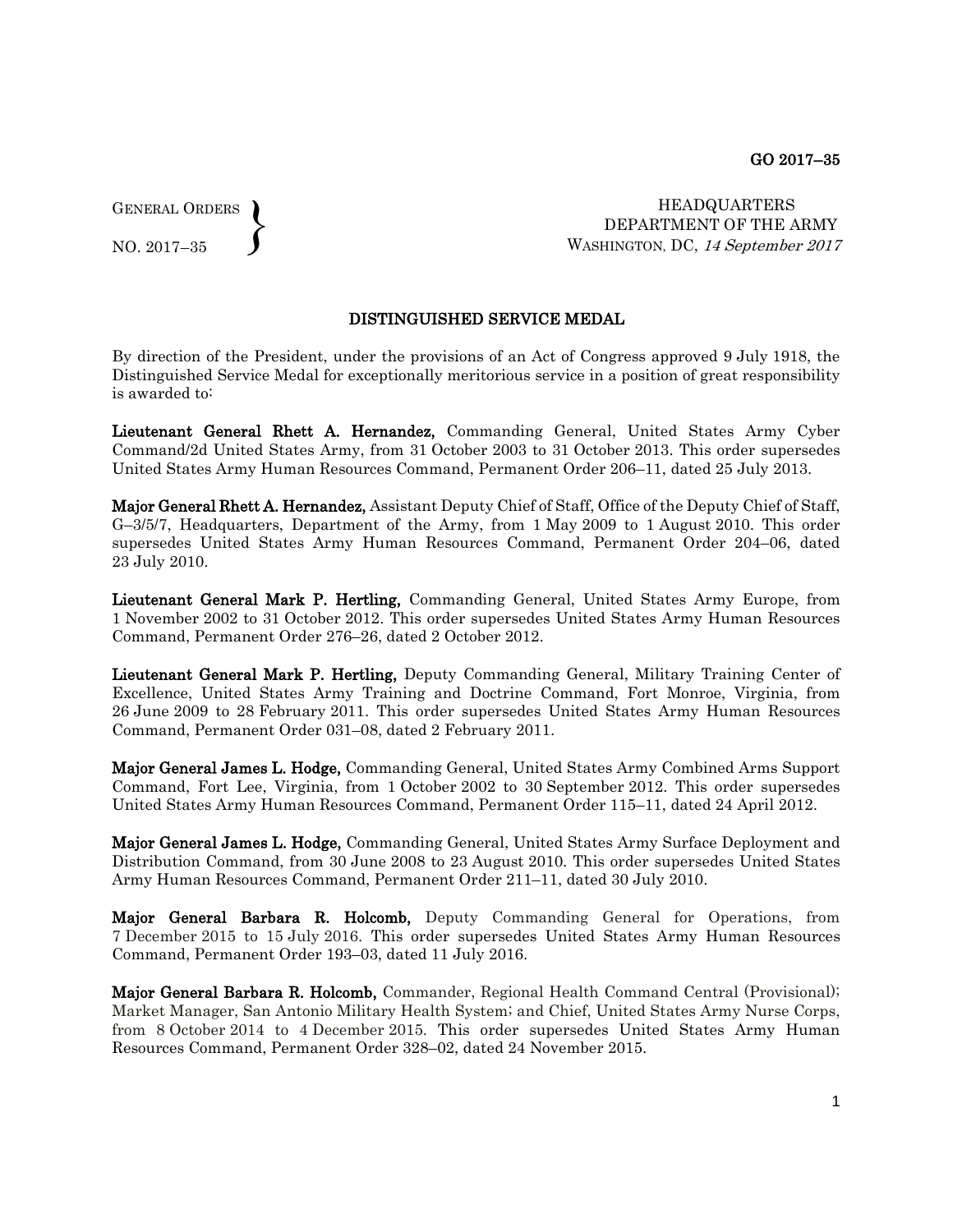## GO 2017–35

Major General Sanford E. Holman, Special Assistant to the Assistant Secretary of the Army (Manpower and Reserve Affairs), from 1 September 2005 to 7 August 2015. This order supersedes United States Army Human Resources Command, Permanent Order 202–16, dated 21 July 2015.

Major General Sanford E. Holman, Commanding General, 200th Military Police Command, from 11 March 2011 to 3 May 2014. This order supersedes United States Army Human Resources Command, Permanent Order 021–03, dated 21 January 2015.

Major General Patrick M. Higgins, Deputy Director Operations/Intelligence Integration of the Joint Improvised Explosive Device Defeat Organization, from 31 August 2004 to 31 August 2014. This order supersedes United States Army Human Resources Command, Permanent Order 183–05, dated 2 July 2014.

Major General Frederick B. Hodges, Chief, Army Legislative Liaison, from 22 July 2011 to 1 August 2012. This order supersedes United States Army Human Resources Command, Permanent Order 166–18, dated 14 June 2012.

Major General David R. Hogg, Commander, United States Army Africa, Southern European Task Force, from 10 June 2010 to 3 August 2012. This order supersedes United States Army Human Resources Command, Permanent Order 213–01, dated 31 July 2012.

Major General Daniel R. Hokanson, Adjutant General, Oregon National Guard, from 1 August 2013 to 15 August 2015. This order supersedes United States Army Human Resources Command, Permanent Order 008–02, dated 8 January 2016.

Major General Jay W. Hood, Chief of Staff, United States Central Command, MacDill Air Force Base, Florida, and Director, International Security Assistance Force, United States Forces–Afghanistan Liaison to the United States Embassy–Kabul, Afghanistan, from 1 July 2008 to 29 February 2012. This order supersedes United States Army Human Resources Command, Permanent Order 038–01, dated 7 February 2012.

Brigadier General John W. Heltzel, Deputy Commander, Joint Forces, Kentucky National Guard, from 12 May 1979 to 31 May 2012. This order supersedes United States Army Human Resources Command, Permanent Order 150–16, dated 29 May 2012.

Brigadier General Mark S. Hendrix, Commanding General, 7th Civil Support Command and Deputy Commanding General, 21st Theater Sustainment Command, from 1 October 2004 to 17 October 2013. This order supersedes United States Army Human Resources Command, Permanent Order 291–04, dated 18 October 2013.

Brigadier General Terence J. Hildner, Commanding General, 13th Sustainment Command (Expeditionary), Fort Hood, Texas, from 2 February 2002 to 9 December 2011. This order supersedes United States Army Human Resources Command, Permanent Order 038–23, dated 7 February 2012.

Brigadier General Peter C. Hinz, Commander and Assistant Adjutant General for Army, Maryland Army National Guard, from 7 November 2003 to 7 November 2013. This order supersedes United States Army Human Resources Command, Permanent Order 353–06, dated 19 December 2013.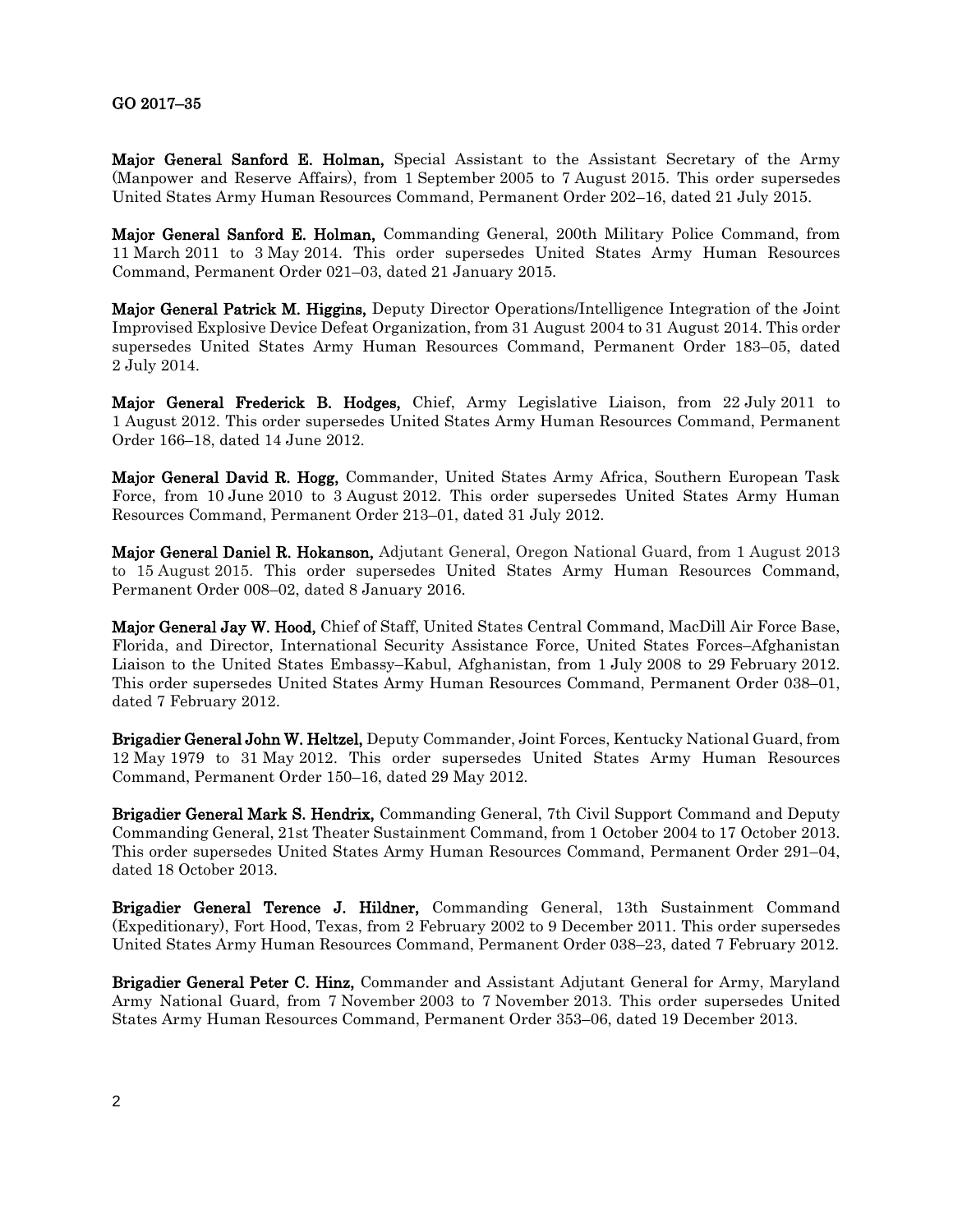Colonel Douglas A. Hersh, Chief, Deploy to Redeploy Team, Office of Business Transformation, Office of the Secretary of the Army, from 1 June 2006 to 31 May 2015. This order supersedes United States Army Human Resources Command, Permanent Order 114–11, dated 24 April 2015.

Colonel James B. Hickey, Executive Officer, Deputy Chief of Staff, G–3/5/7, Headquarters, Department of the Army, from 1 January 2000 to 31 December 2010. This order supersedes United States Army Human Resources Command, Permanent Order 127–13, dated 7 May 2010.

Colonel Sheila B. Hickman, Director of Personnel J1, International Security Assistance Force, United States Forces–Afghanistan, from 1 February 2002 to 31 January 2012. This order supersedes United States Army Human Resources Command, Permanent Order 278–01, dated 5 October 2011.

Colonel John B. Hildebrand, Deputy Commander, 7th Signal Command (Theater), from 1 June 2003 to 31 May 2013. This order supersedes United States Army Human Resources Command, Permanent Order 038–03, dated 7 February 2013.

Colonel William V. Hill III, Chief of Staff, United States Army South, from 1 February 2004 to 31 January 2014. This order supersedes United States Army Human Resources Command, Permanent Order 280–14, dated 7 October 2013.

Colonel Adam R. Hinsdale, Commander, 116th Aerial Intelligence Brigade, United States Army Intelligence and Security Command, from 1 December 2006 to 30 November 2016. This order supersedes United States Army Human Resources Command, Permanent Order 208–03, dated 26 July 2016.

Colonel Jeffrey P. Holt, Commander, United States Army Aberdeen Test Center, Aberdeen Proving Ground, Maryland, from 15 April 2009 to 14 August 2012. This order supersedes United States Army Human Resources Command, Permanent Order 202–20, dated 20 July 2012.

Colonel John S. Holwick, Inspector General, United States Army Cyber Command/2d Army, from 1 October 2002 to 30 September 2012. This order supersedes United States Army Human Resources Command, Permanent Order 089–40, dated 29 March 2012.

Colonel Simon L. Holzman, Project Manager, General Fund Enterprise Business System and Chief, Acquisition and Integration, Investment Directorate, Office of the Assistant Secretary of the Army (Financial Management and Comptroller), from 1 June 2001 to 31 May 2011. This order supersedes United States Army Human Resources Command, Permanent Order 080–17, dated 21 March 2011.

Chief Warrant Officer Five Christopher S. Higdon, Regimental Chief Warrant Officer, The Judge Advocate General's Corps, Headquarters, Department of the Army, from 1 November 2005 to 31 October 2015. This order supersedes United States Army Human Resources Command, Permanent Order 167–05, dated 16 June 2015.

Command Sergeant Major Marvin L. Hill, Command Sergeant Major of International Security Assistance Forces in Afghanistan, from 1 February 2003 to 31 January 2013. This order supersedes United States Army Human Resources Command, Permanent Order 131–16, dated 10 May 2012.